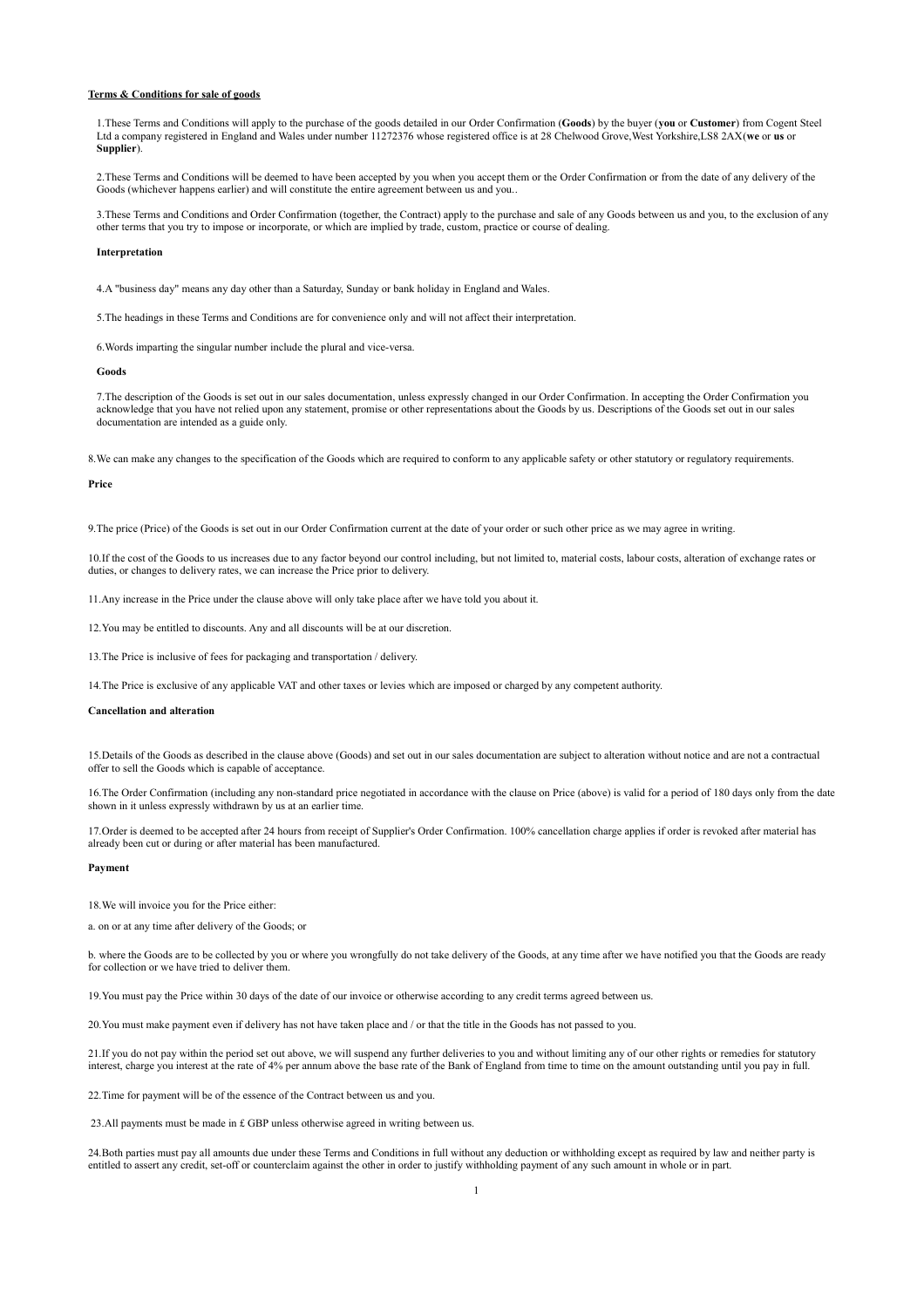### **Delivery**

25.We will arrange for the delivery of the Goods to the address specified in the quotation, or your order or to another location we agree in writing.

26.If you do not specify a delivery address or if we both agree, you must collect the Goods from our premises.

27.Subject to the specific terms of any special delivery service, delivery can take place at any time of the day and must be accepted at any time between 8 am to 5 pm.

28.If you do not take delivery of the Goods we may, at our discretion and without prejudice to any other rights:

a. store or arrange for the storage of the Goods and will charge you for all associated costs and expenses including, but not limited to, transportation, storage and insurance; and / or

b. make arrangements for the redelivery of the Goods and will charge you for the costs of such redelivery; and/or

c. after 10 business days, dispose of part or all of the Goods and charge you for any shortfall below the price of the Goods.

29.If redelivery is not possible as set out above, you must collect the Goods from our premises and will be notified of this. We can charge you for all associated costs including, but not limited to, storage and insurance.

30.Any dates quoted for delivery are approximate only, and the time of delivery is not of the essence. We will not be liable for any delay in delivery of the Goods that is caused by a circumstance beyond our control or your failure to provide us with adequate delivery instructions or any other instructions that are relevant to the supply of the Goods.

31.We can deliver the Goods by installments, which will be invoiced and paid for separately. Each installment is a separate contract. Any delay in delivery or defect in an installment will not entitle you to cancel any other installment.

### **Inspection and acceptance of Goods**

32.You must inspect the Goods on delivery or collection.

33.If you identify any damages or shortages, you must inform us in writing within 3 days of delivery, providing details.

34.Other than by agreement, we will only accept returned Goods if we are satisfied that those Goods are defective and if required, have carried out an inspection.

35.Subject to your compliance with this clause and/or our agreement, you may return the Goods and we will, as appropriate, repair, or replace, or refund the Goods or part of them.

36.We will be under no liability or further obligation in relation to the Goods if:

a. if you fail to provide notice as set above; and/or

b. you make any further use of such Goods after giving notice under the clause above relating to damages and shortages; and/or

c. the defect arises because you did not follow our oral or written instructions about the storage, commissioning, installation, use and maintenance of the Goods; and/or

d. the defect arises from normal wear and tear of the Goods; and/or

e. the defect arises from misuse or alteration of the Goods, negligence, wilful damage or any other act by you, your employees or agents or any third parties.

37.You bear the risk and cost of returning the Goods.

38.Acceptance of the Goods will be deemed to be upon inspection of them by you and in any event within 4 days after delivery.

### **Risk and title**

39.The risk in the Goods will pass to you on completion of delivery.

40.Title to the Goods will not pass to you until we have received payment in full (in cash or cleared funds) for: (a) the Goods and/or (b) any other goods or services that we have supplied to you in respect of which payment has become due.

41. Until title to the Goods has passed to you, you must (a) hold the Goods on a fiduciary basis as our bailee; and/or (b) store the goods separately and not remove, deface or obscure any identifying mark or packaging on or relating to the Goods; and/or (c) keep the Goods in satisfactory condition and keep them insured against all risks for their full price from the date of delivery.

42.As long as the Goods have not been resold, or irreversibly incorporated into another product, and without limiting any other right or remedy we may have, we can at any time ask you to deliver up the Goods and, if you fail to do so promptly, enter any of your premises or of any third party where the Goods are stored in order to recover them.

#### **Termination**

43.We can terminate the sale of Goods under the Contract where:

a.you commit a material breach of your obligations under these Terms and Conditions;

b.you are or become or, in our reasonable opinion, are about to become the subject of a bankruptcy order or take advantage of any other statutory provision for the relief of insolvent debtors;

c.you enter into a voluntary arrangement under Part 1 of the Insolvency Act 1986, or any other scheme or arrangement is made with your creditors; or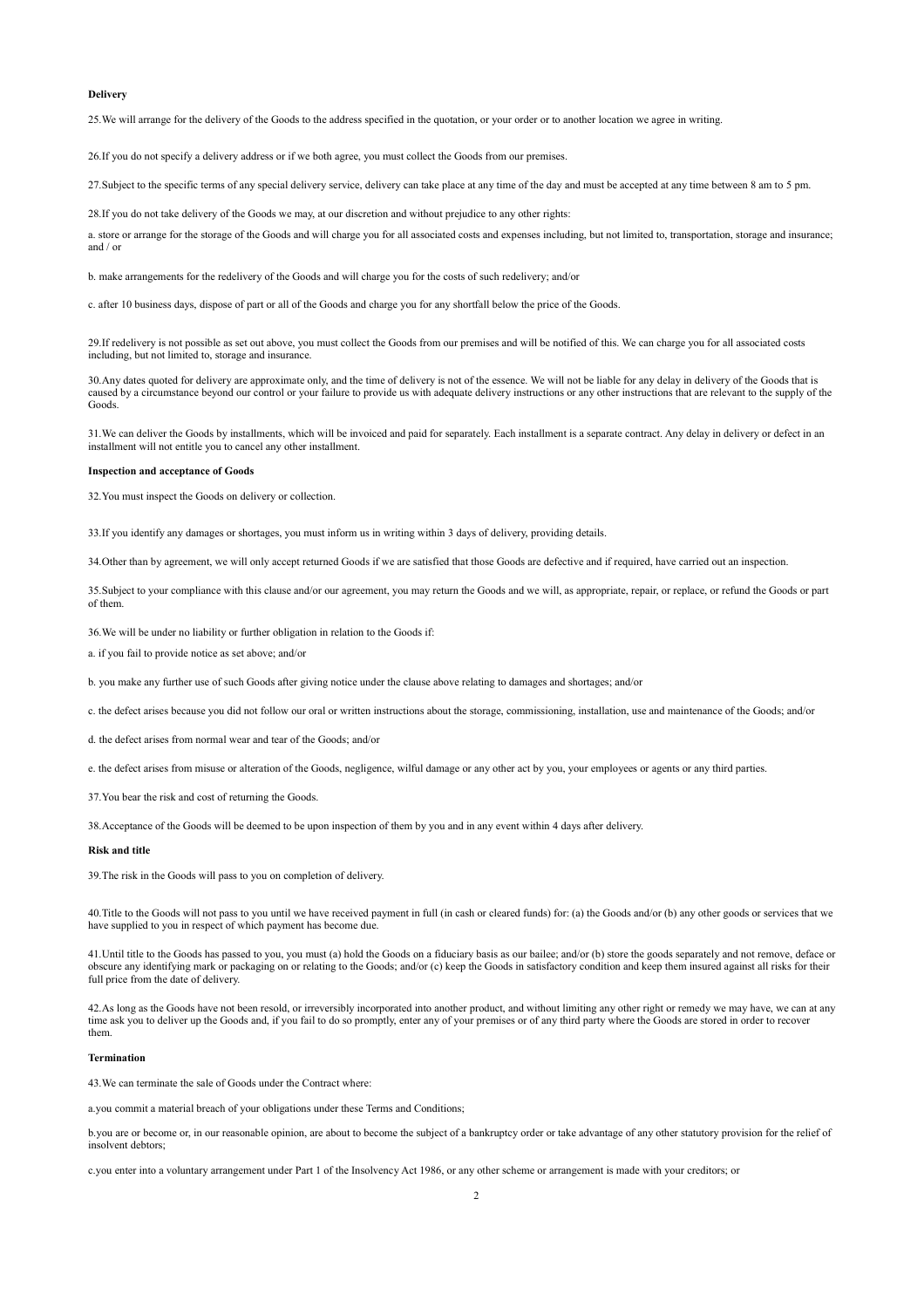d.you convene any meeting of your creditors, enter into voluntary or compulsory liquidation, have a receiver, manager, administrator or administrative receiver appointed in respect of your assets or undertakings or any part thereof, any documents are filed with the court for the appointment of an administrator, notice of intention to appoint an administrator is given by you or any of your directors or by a qualifying floating charge holder (as defined in para. 14 of Schedule B1 of the Insolvency Act 1986), a resolution is passed or petition presented to any court for the winding up of your affairs or for the granting of an administration order, or any proceedings are commenced relating to your insolvency or possible insolvency.

### **Limitation of liability**

44.Our liability under the Contract, and in breach of statutory duty, and in tort, misrepresentation or otherwise will be limited to this section.

45.Subject to the clauses above on **Inspection and Acceptance** and **Risk and Title**, all warranties, conditions or other terms implied by statute or common law (save for those implied by Section 12 of the Sale of Goods Act 1979) are excluded to the fullest extent permitted by law.

46.If we do not deliver the Goods, our liability is limited, subject to the clause below, to the costs and expenses incurred by you in obtaining replacement goods of similar description and quality in the cheapest market available, less the price of the Goods.

47.Our total liability will not, in any circumstances, exceed the total amount of the Price payable by you.

48.We will not be liable (whether caused by our employees, agents or otherwise) in connection with the Goods, for:

a. any indirect, special or consequential loss, damage, costs, or expenses; and/or

b. any loss of profits; loss of anticipated profits; loss of business; loss of data; loss of reputation or goodwill; business interruption; or, other third party claims; and/or

c. any failure to perform any of our obligations if such delay or failure is due to any cause beyond our reasonable control; and/or

d. any losses caused directly or indirectly by any failure or breach by you in relation to your obligations; and/or

e. any loss relating to the choice of the Goods and how they will meet your purpose or the use by you of the Goods supplied.

49.The exclusions of liability contained within this clause will not exclude or limit our liability for death or personal injury caused by our negligence; or for any matter for which it would be illegal for us to exclude or limit our liability; and for fraud or fraudulent misrepresentation.

### **Communications**

50.All notices under these Terms and Conditions must be in writing and signed by, or on behalf of, the party giving notice (or a duly authorised officer of that party).

51.Notices will be deemed to have been duly given:

a. when delivered, if delivered by courier or other messenger (including registered mail) during the normal business hours of the recipient;

b. when sent, if transmitted by fax or email and a successful transmission report or return receipt is generated;

c. on the fifth business day following mailing, if mailed by national ordinary mail; or

d. on the tenth business day following mailing, if mailed by airmail.

52.All notices under these Terms and Conditions must be addressed to the most recent address, email address or fax number notified to the other party.

### **Data protection**

**5**3.When providing the Goods to the Buyer, the Seller may gain access to and/or acquire the ability to transfer, store or process personal data of employees of the Buyer.

54.The parties agree that where such processing of personal data takes place, the Buyer shall be 'data controller' and the Seller shall be the 'data processor' as defined in the General Data Protection Regulation (**GDPR**) as may be amended, extended and/or re-enacted from time to time.

55.For the avoidance of doubt, 'Personal Data', 'Processing', 'Data Controller', 'Data Processor' and 'Data Subject' shall have the same meaning as in the GDPR.

56.The Seller shall only Process Personal Data to the extent reasonably required to enable it to provide the Goods as mentioned in these terms and conditions or as requested by and agreed with the Buyer, shall not retain any Personal Data longer than necessary for the Processing and refrain from Processing any Personal Data for its own or for any third party's purposes.

57.The Seller shall not disclose Personal Data to any third parties other than employees, directors, agents, subcontractors or advisors on a strict "need-to-know" basis and only under the same (or more extensive) conditions as set out in these terms and conditions or to the extent required by applicable legislation and/or regulations.

58.The Seller shall implement and maintain technical and organisational security measures as are required to protect Personal Data Processed by the Seller on behalf of the Buyer. Further information about the Seller's approach to data protection are specified in its Data Protection Policy, which is available upon request. For any enquiries or complaints regarding data privacy, you can e-mail[: info@cogentsteel.co.uk.](mailto:info@cogentsteel.co.uk)

## **Circumstances beyond the control of either party**

59.Neither party shall be liable for any failure or delay in performing their obligations where such failure or delay results from any cause that is beyond the reasonable control of that party. Such causes include, but are not limited to: industrial action, civil unrest, fire, flood, storms, earthquakes, acts of terrorism, acts of war, governmental action or any other event that is beyond the control of the party in question.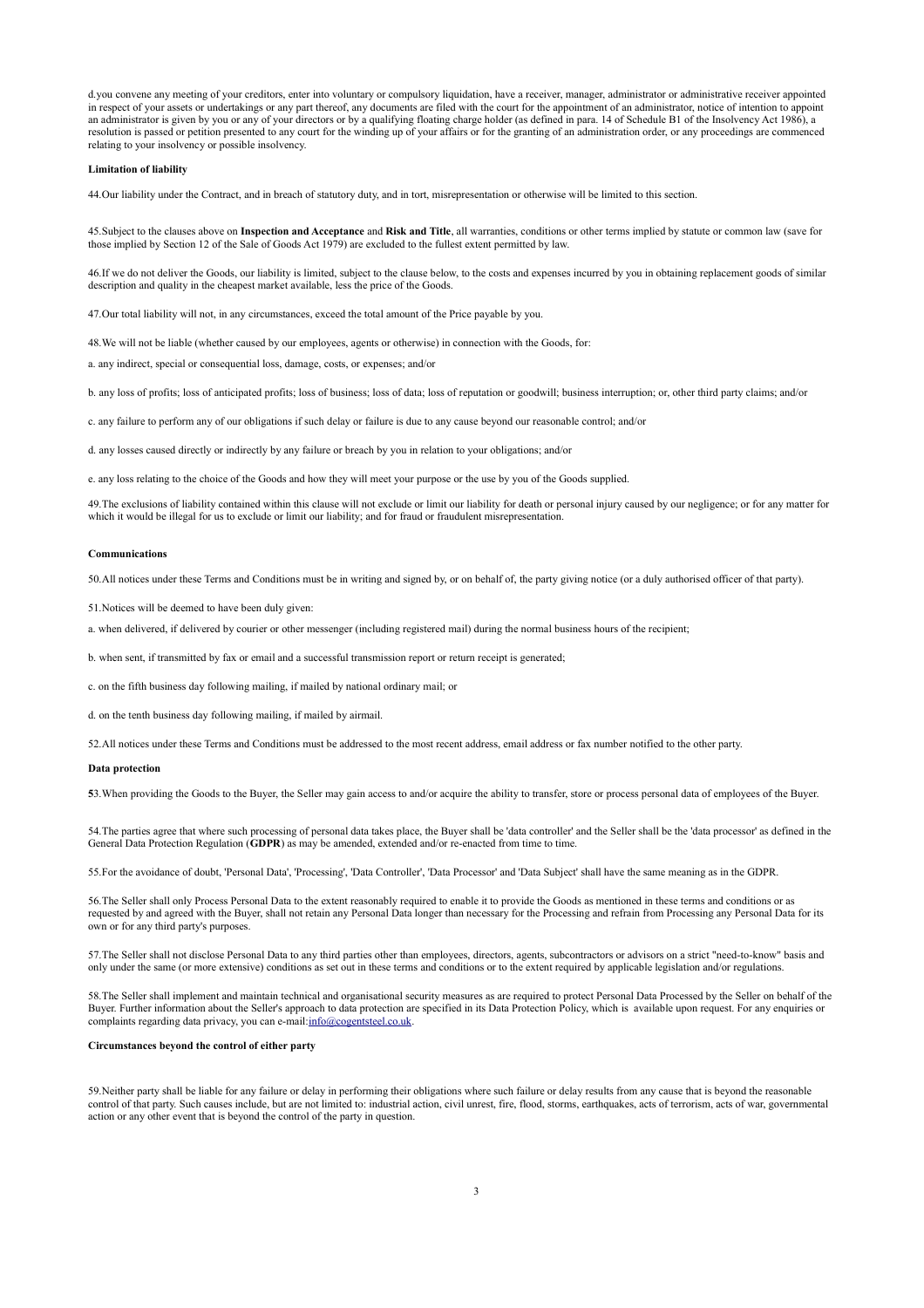## **No Waiver**

60.No waiver by us of any breach of these Terms and Conditions by you shall be considered as a waiver of any subsequent breach of the same or any other provision.

## **Severance**

61.If one or more of these Terms and Conditions is found to be unlawful, invalid or otherwise unenforceable, that / those provisions shall be deemed severed from the remainder of these Terms and Conditions (which will remain valid and enforceable).

#### **Law and jurisdiction**

This Agreement shall be governed by and interpreted according to the law of England and Wales and all disputes arising under the Agreement (including non-contractual disputes or claims) shall be subject to the exclusive jurisdiction of the English and Welsh courts.

## **Confidentiality Agreement Conditions**

This agreement is made with the acceptance of the Order Confirmation.

### **Meanings**

1.These words and phrases have defined meanings:

| Agreement                           | this confidentiality agreement and any amendments;                                                                                                                                                                                                                                                                                                                                                                                                                                                                                                                                                                                                                                                                                                                                                                                  |
|-------------------------------------|-------------------------------------------------------------------------------------------------------------------------------------------------------------------------------------------------------------------------------------------------------------------------------------------------------------------------------------------------------------------------------------------------------------------------------------------------------------------------------------------------------------------------------------------------------------------------------------------------------------------------------------------------------------------------------------------------------------------------------------------------------------------------------------------------------------------------------------|
| Confidential Information            | any information disclosed by or on behalf of the Disclosing Party to the Receiving Party during the Term that at the<br>time of disclosure (whether in writing, electronic or digital form, verbally or by inspection of documents, computer<br>systems or sites or pursuant to discussions or by any other means or other forms and whether directly or indirectly is<br>confidential in nature or may reasonably be considered to be commercially sensitive and which relates to the<br>business and affairs of the Disclosing Party including but not limited to: (a) all Intellectual Property Rights of the<br>Disclosing Party and (b) all analyses, compilations, studies and other documents prepared by the Receiving Party<br>which contain or otherwise reflect or are generated from the information referred to above; |
| <b>Effective Date</b>               | the date of this Order Confirmation;                                                                                                                                                                                                                                                                                                                                                                                                                                                                                                                                                                                                                                                                                                                                                                                                |
| <b>Intellectual Property Rights</b> | all trade and service marks, registered and unregistered design rights, all design right applications, patents,<br>copyrights, database rights and rights in know how, confidential information and inventions and other intellectual<br>property rights of a similar or corresponding character whenever and however arising and all renewals and<br>extensions of such rights which may now or in the future exist;                                                                                                                                                                                                                                                                                                                                                                                                               |
| <b>Permitted Purpose</b>            | for the purposes of exploring a joint venture between the parties;                                                                                                                                                                                                                                                                                                                                                                                                                                                                                                                                                                                                                                                                                                                                                                  |
| Term                                | the term of this Agreement:                                                                                                                                                                                                                                                                                                                                                                                                                                                                                                                                                                                                                                                                                                                                                                                                         |
| <b>Working Day</b>                  | any day other than a Saturday, Sunday or bank holiday in England and Wales.                                                                                                                                                                                                                                                                                                                                                                                                                                                                                                                                                                                                                                                                                                                                                         |

2.Unless the context requires a different interpretation:

a. the singular includes the plural and vice versa;

b. references to sub-clauses, clauses, schedules or appendices are to sub-clauses, clauses, schedules or appendices of this Agreement;

c. a reference to a person includes firms, companies, government entities, trusts and partnerships;

d. the term 'including' does not exclude anything not listed;

e. "including" is understood to mean "including without limitation";

f. reference to any statutory provision includes any modification or amendment of it;

g. the headings and sub-headings do not form part of this Agreement.

# **Obligations in relation to Confidential Information**

3.In consideration of the disclosure to it of Confidential Information by the Disclosing Party, the Receiving Party undertakes that it will:

a. keep all Confidential Information strictly confidential and not disclose any part of it to any other person without the Disclosing Party's prior written consent;

b. not use any part or the whole of the Confidential Information directly or indirectly for any purposes other than the Permitted Purpose without the express written consent of the Disclosing Party; and

c. use a reasonable degree of care to protect the Confidential Information.

### **Ownership of Confidential Information**

4.The Confidential Information (including any Intellectual Property) remains the property of the Disclosing Party. The disclosure of the Confidential Information does not give the Receiving Party any rights of ownership in the Confidential Information.

### **Exceptions to non-disclosure and confidentiality**

5.The obligations of confidentiality set out in this Agreement do not apply to any information which:

a. is already known to, or in the possession of, the Receiving Party at the time of its disclosure by the Disclosing Party and is not subject to any obligation of confidentiality;

b. is, or becomes through no wrongful act or default of the Receiving Party, public knowledge;

c. is received from a third party in circumstances where the Receiving Party has no reason to believe that there has been a breach of a duty of confidence;

d. is approved for disclosure in writing by the Disclosing Party;

e. must be disclosed by law or the rules of any court or other body of competent jurisdiction, any governmental or regulatory body or any recognised investment exchange.